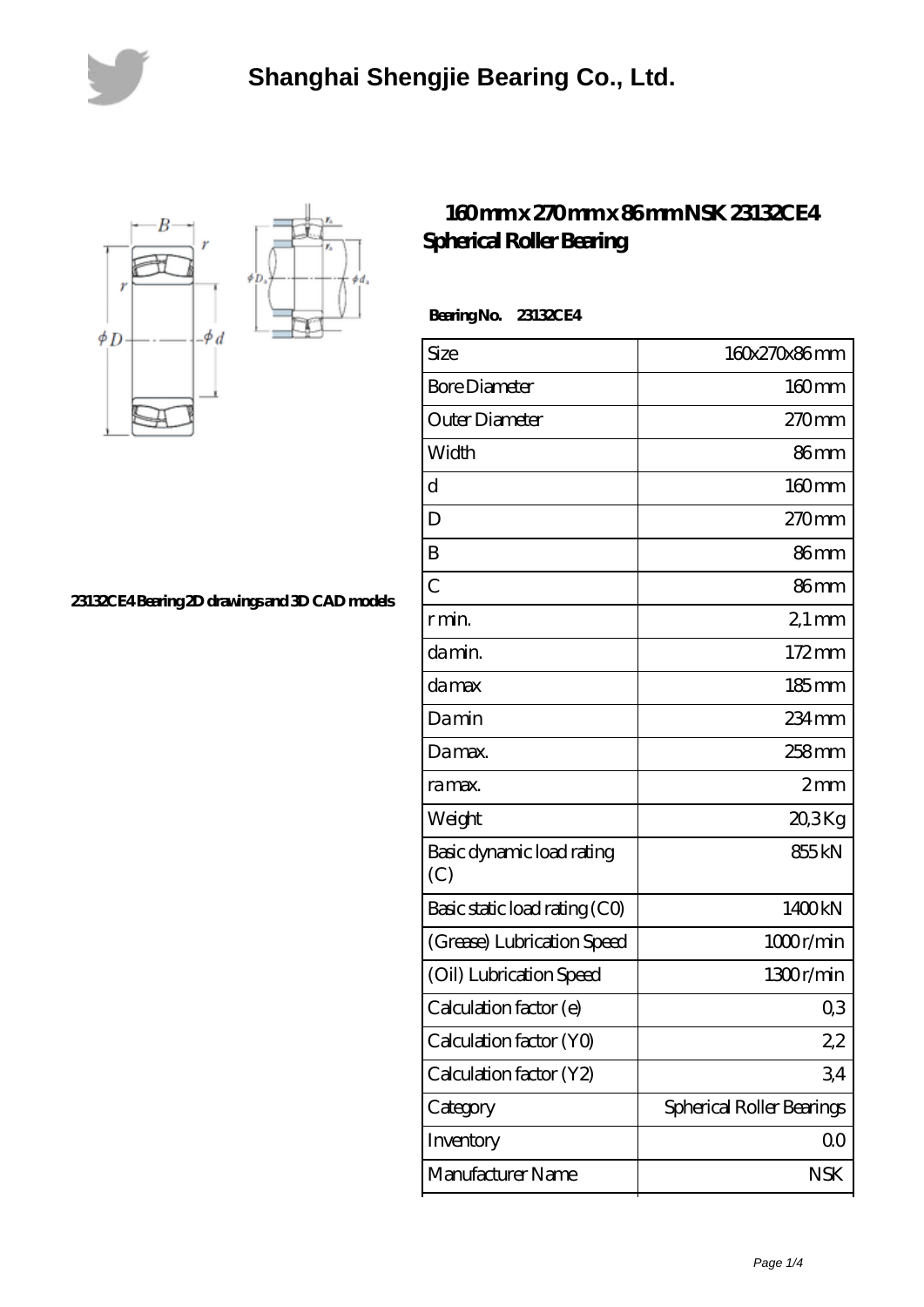

## **[Shanghai Shengjie Bearing Co., Ltd.](https://lemeritagerestaurant.com)**

| Minimum Buy Quantity      | N/A                                                                                                                                                                                                          |
|---------------------------|--------------------------------------------------------------------------------------------------------------------------------------------------------------------------------------------------------------|
| Weight / Kilogram         | 2053                                                                                                                                                                                                         |
| Product Group             | BO4311                                                                                                                                                                                                       |
| Internal Clearance        | <b>CO-Medium</b>                                                                                                                                                                                             |
| Mounting Method           | Shaft Mount                                                                                                                                                                                                  |
| Rolling Element           | Spherical Roller Bearing                                                                                                                                                                                     |
| <b>Bore Profile</b>       | Straight                                                                                                                                                                                                     |
| Cage Material             | Steel                                                                                                                                                                                                        |
| Enclosure                 | Open                                                                                                                                                                                                         |
| Number of Rows of Rollers | Double Row                                                                                                                                                                                                   |
| Relubricatable            | Yes                                                                                                                                                                                                          |
| Withdrawal Sleeve         | Not Applicable                                                                                                                                                                                               |
| Inch - Metric             | Metric                                                                                                                                                                                                       |
| Long Description          | 160MM Straight Bore;<br>270MM Outside Diameter:<br>86MM Width; CO-Medium<br>Clearance; Shaft Mount;<br>Double Row of Spherical<br>Roller Bearings; Steel Cage<br>Material; Open Enclosure;<br>Relubricatable |
| Category                  | Spherical Roller Bearing                                                                                                                                                                                     |
| <b>UNSPSC</b>             | 31171510                                                                                                                                                                                                     |
| Harmonized Tariff Code    | 84823080                                                                                                                                                                                                     |
| Noun                      | Bearing                                                                                                                                                                                                      |
| Keyword String            | Spherical                                                                                                                                                                                                    |
| Manufacturer URL          | http://www.nskamericas.co<br>m                                                                                                                                                                               |
| Manufacturer Item Number  | 23132CE4                                                                                                                                                                                                     |
| Weight/LBS                | 2053                                                                                                                                                                                                         |
| Outside Diameter          | 1063Inch   270Millimeter                                                                                                                                                                                     |
| Bore                      | 6.299 Inch   160 Millimeter                                                                                                                                                                                  |
| Adapter Part Number       | Not Applicable Inch   Not<br>Applicable Millimeter                                                                                                                                                           |
| Width                     | 3386Inch   86Millimeter                                                                                                                                                                                      |
|                           |                                                                                                                                                                                                              |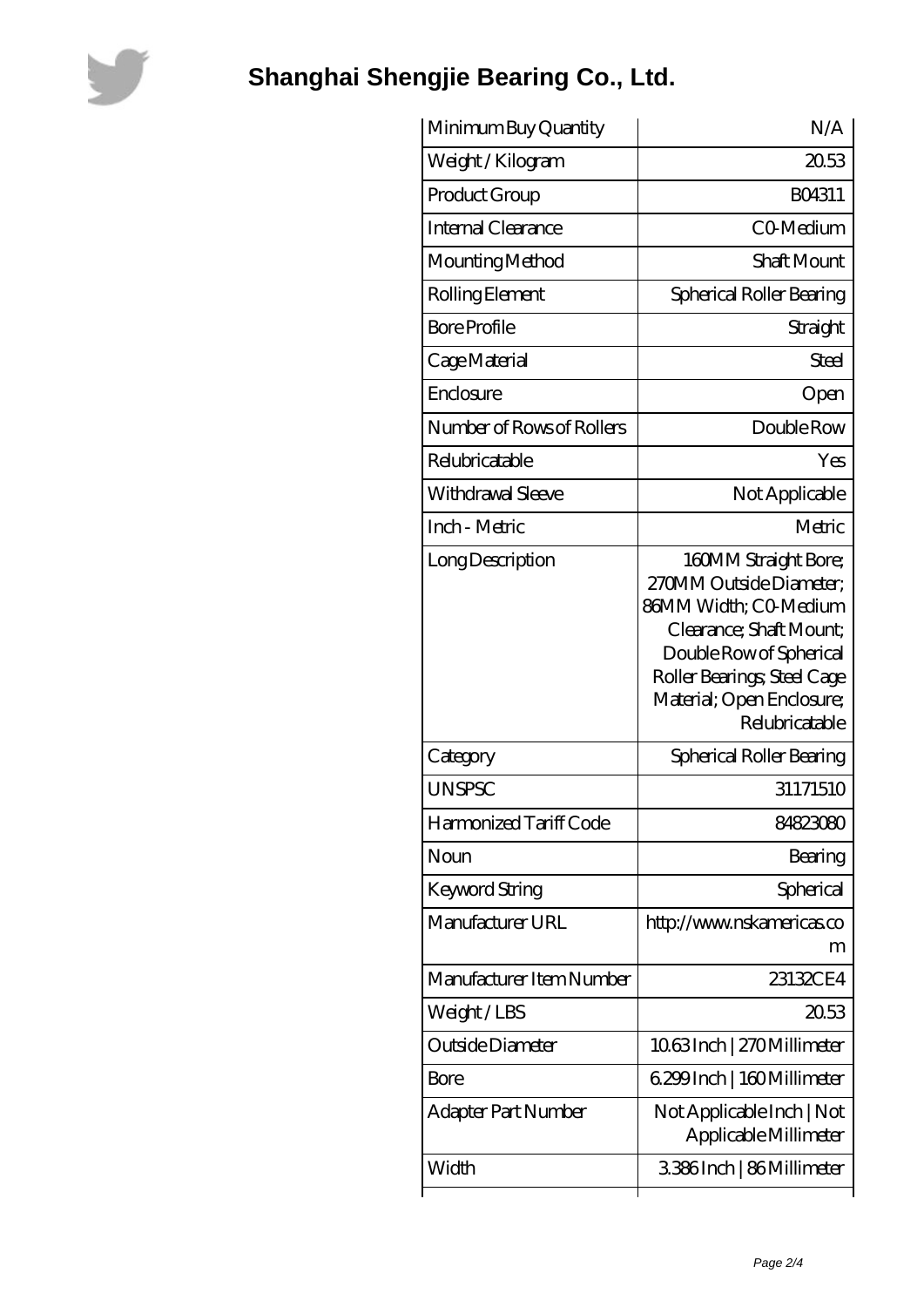

## **[Shanghai Shengjie Bearing Co., Ltd.](https://lemeritagerestaurant.com)**

| bore diameter:                  | 160mm                        |
|---------------------------------|------------------------------|
| maximum rpm:                    | 1300RPM                      |
| outside diameter:               | 270mm                        |
| operating temperature<br>range: | Maximum of $+200^\circ$<br>C |
| overall width:                  | 86 <sub>mm</sub>             |
| cage material:                  | Steel                        |
| bore type:                      | Straight                     |
| bearing material:               | <b>Steel</b>                 |
| outer ring type:                | Not Split                    |
| cage type:                      | Inner Ring Guided            |
| internal clearance:             | CO                           |
| precision rating                | RBEC 1 (ISO Class<br>Normal) |
| closure type:                   | Open                         |
| finish/coating                  | Uncoated                     |
| lubrication hole type:          | Lubrication Groove & Hole    |
| outer ring width:               | 86 <sub>mm</sub>             |
| dynamic load capacity:          | 855000N                      |
| fillet radius                   | $21$ mm                      |
| static load capacity.           | 140000N                      |
| series:                         | 231                          |
| Y3                              | 23                           |
| hidYobi                         | 23132CE4                     |
| LangID                          | 1                            |
| Y1                              | 23                           |
| D                               | 270                          |
| Y2                              | 34                           |
| Macha rpm                       | 0                            |
| B                               | 86                           |
| damin                           | 172                          |
| hidTable                        | ecat_NSSPHR                  |
| Oil rpm                         | 1300                         |
|                                 |                              |